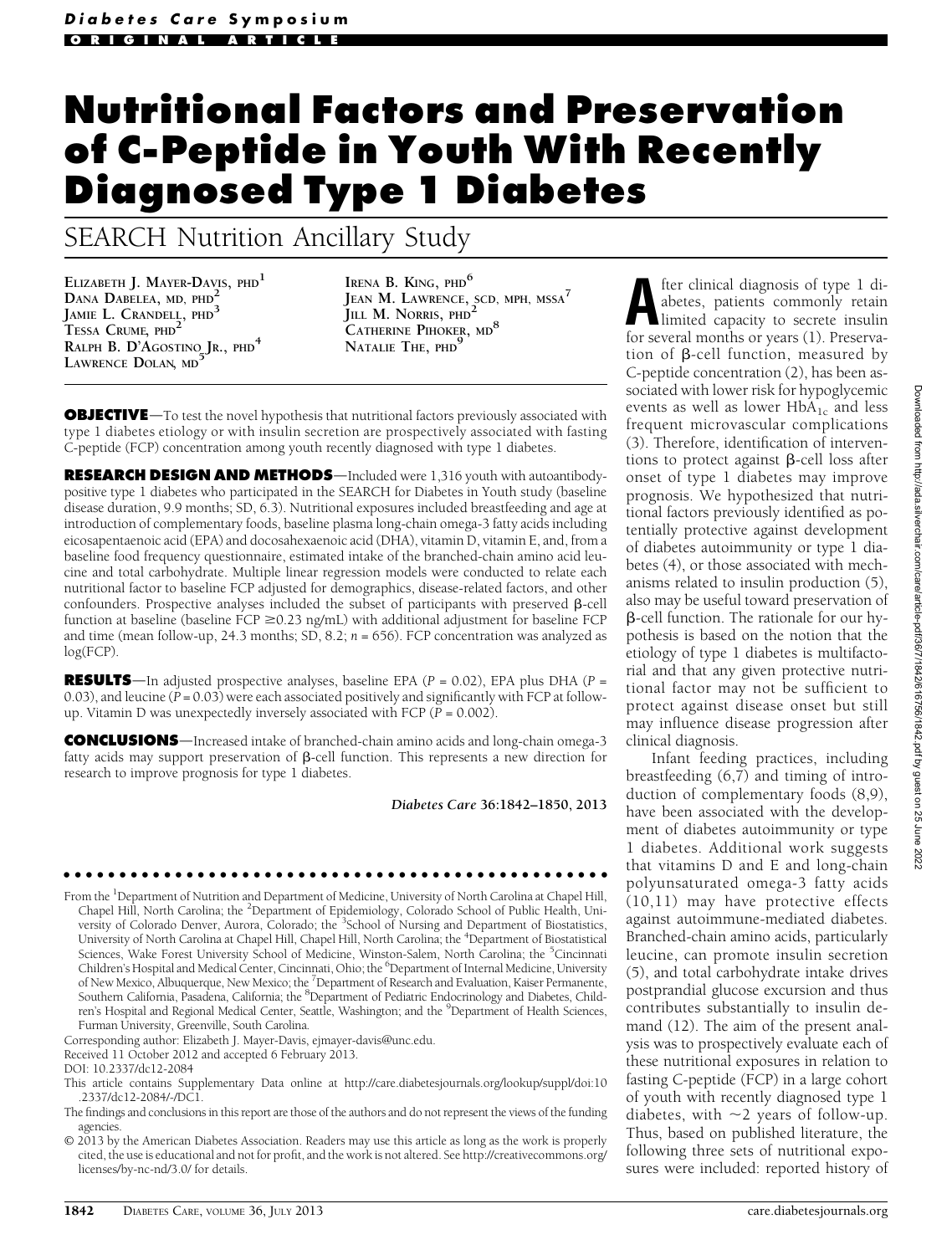infant feeding practices; baseline plasma biomarkers of selected nutrients; and baseline estimated intake of selected nutrients from a food frequency questionnaire. Results can inform the design of new studies to establish the efficacy of nutritional interventions to support  $\beta$ -cell function in youth with recently diagnosed type 1 diabetes.

# RESEARCH DESIGN AND METHODS

#### **Overview**

Data were derived from the longitudinal cohort portion of the multicenter SEARCH for Diabetes in Youth study and additional data were collected by the SEARCH Nutrition Ancillary Study (SNAS), which was designed to test hypotheses related to potential nutritional determinants of sustained  $\beta$ -cell function among youth with type 1 diabetes. The parent SEARCH study (13) has ascertained cases of childhood diabetes among youth younger than age 20 years who were incident in 2002 or later; ascertainment and data collection are ongoing. SNAS was funded in 2008, and data collection was completed in 2011. Both studies were reviewed and approved annually by the local institutional review boards that had jurisdiction over the local study population and complied with the Health Insurance Portability and Accountability Act.

#### Data collection

All SEARCH participants who were incident in 2002–2005 and who completed a baseline study visit were invited for follow-up visits at  $\sim$ 12 and 24 months after the baseline visit. Written informed consent and assent were obtained according to the guidelines established by the local institutional review board at the beginning of each study visit.

Data on treatment regimen, including type of insulin, total daily insulin dose, frequency of insulin injections, or use of continuous subcutaneous insulin infusion (insulin pump), were obtained by interview with the parent for participants younger than age 18 years or from the participants who were 18 years of age or older. Fasting blood samples were obtained under conditions of metabolic stability, defined as no episode of diabetic ketoacidosis during the previous month. FCP was determined by a two-site immunoenzymetric assay (Tosoh AIA; Tosoh Bioscience, San Francisco, CA). The assay sensitivity was 0.05 ng/mL. Samples were

analyzed for glutamic acid decarboxylase-65 (GAD65) and insulinoma-associated-2 (IA-2) diabetes autoantibodies using a standardized protocol and a common serum calibrator (14). The cut-off values for positivity were 33 NIDDK units (NIDDKU)/mL for GAD65 and 5 NIDDKU/mL for IA-2 (14).  $HbA_{1c}$  was measured in whole blood with an automated nonporous ion-exchange highperformance liquid chromatography system (model G-7; Tosoh Bioscience, Montgomeryville, PA). Human leukocyte antigen (HLA) class II genotyping was performed with a PCR-based sequencespecific oligonucleotide probe system (15). HLA genotypes were categorized as susceptible (DR3/4, DR4/4, DR4/8, DR4/1, DR 4/13, DR 3/3, DR 3/9, DR 4/9, and DR 9/9 genotypes) and not susceptible (15).

For youth 10 years of age or older, usual dietary intake was assessed by a food frequency questionnaire (FFQ) from a previous week that included foods to reflect the ethnic and regional diversity represented by the cohort, as previously described (16). In brief, the SEARCH FFQ is semiquantitative, with  $\sim$ 85 food lines queried for weekly frequency of consumption for each food item. Portion sizes for each food or beverage are assessed in a manner relevant to that particular item, e.g., number of eggs or small, medium, and large for food in bowls using a two-dimensional food portion visual. The FFQ was self-administered by the participant with staff instruction and support as needed. Parental input was allowed for information the participant was unable to recall or did not know (e.g., type of milk used). The nutrient and portion-size database for this instrument was established using the Nutrition Data Systems for Research database (version 4.05/33, 2002; Nutrition Coordinating Center, University of Minnesota, Minneapolis, MN) and industry sources. Although the FFQ provided data on three branched-chain amino acids (leucine, isoleucine, and valine), we analyzed only leucine because the correlation among these three amino acids was so high  $(r > 0.95)$  that unique information across the three amino acids could not be discerned.

#### Data collection

For SEARCH participants with type 1 diabetes diagnosed in 2002–2005, additional data collected for SNAS included an infant diet history; using frozen samples obtained from the baseline SEARCH

#### Mayer-Davis and Associates

examination stored at  $-80^{\circ}$ C, plasma measures of selected nutrients were obtained including vitamin D, vitamin E, and fatty acids.

Infant diet history was assessed through maternal self-report with a questionnaire modeled after that used by Norris et al. (17). The questionnaire was structured as a temporal grid, representing the child's age at specific intervals (first 3 days of life, first week, and each month through 12 months). In addition to querying breastfeeding and formula feeding, respondents were asked when listed food and beverage items were introduced on a regular basis defined as "at least once per week." Infant foods queried separately include breast milk, formula, cow milk, soy milk, fruit and fruit juice, cereals, vegetables, beef, fish, cod liver oil, and vitamins.

#### Nutrient biomarkers

The concentration of 25-hydroxyvitamin D (25-OHD) was measured in plasma using the direct competitive chemiluminescence immunoassay developed by Dia Sorin (Stillwater, MN) (UNC detectable range, 5–320 nmol/L; intra-assay coefficient of variation, 11.0%) based on a linkage between specific vitamin D antibody–coated magnetic particles and an isoluminol derivative. This method uses an antibody as a primary binding agent and measures both 25-OHD2 and 25-OHD3 (18). There were 13 with vitamin D levels below the detectable limit. For the purpose of analysis, these values were imputed as 4.9 nmol/L. Plasma concentration of  $\alpha$ -tocopherol was assayed by high-performance liquid chromatography using the method of Cheng et al. (19) (interassay coefficient of variation  $<$ 5%).

The utility of the fatty acid profile of plasma phospholipids to measure dietary fatty acid intake has been validated relative to the capacity of these nutrient biomarkers to predict the specific fatty acid intake of highly controlled test diets (20,21). For fatty acid measures, total lipids were extracted from plasma by the Bligh-Dyer method and phospholipids were separated from all other lipids by one-dimensional thin-layer chromatography. The phospholipid extract was then saponified and transmethylated using the method of Tacconi and Wurtman (22). Gas chromatography was performed on samples dissolved in undecane using conditions modified from Lemaitre et al. (23). Data were analyzed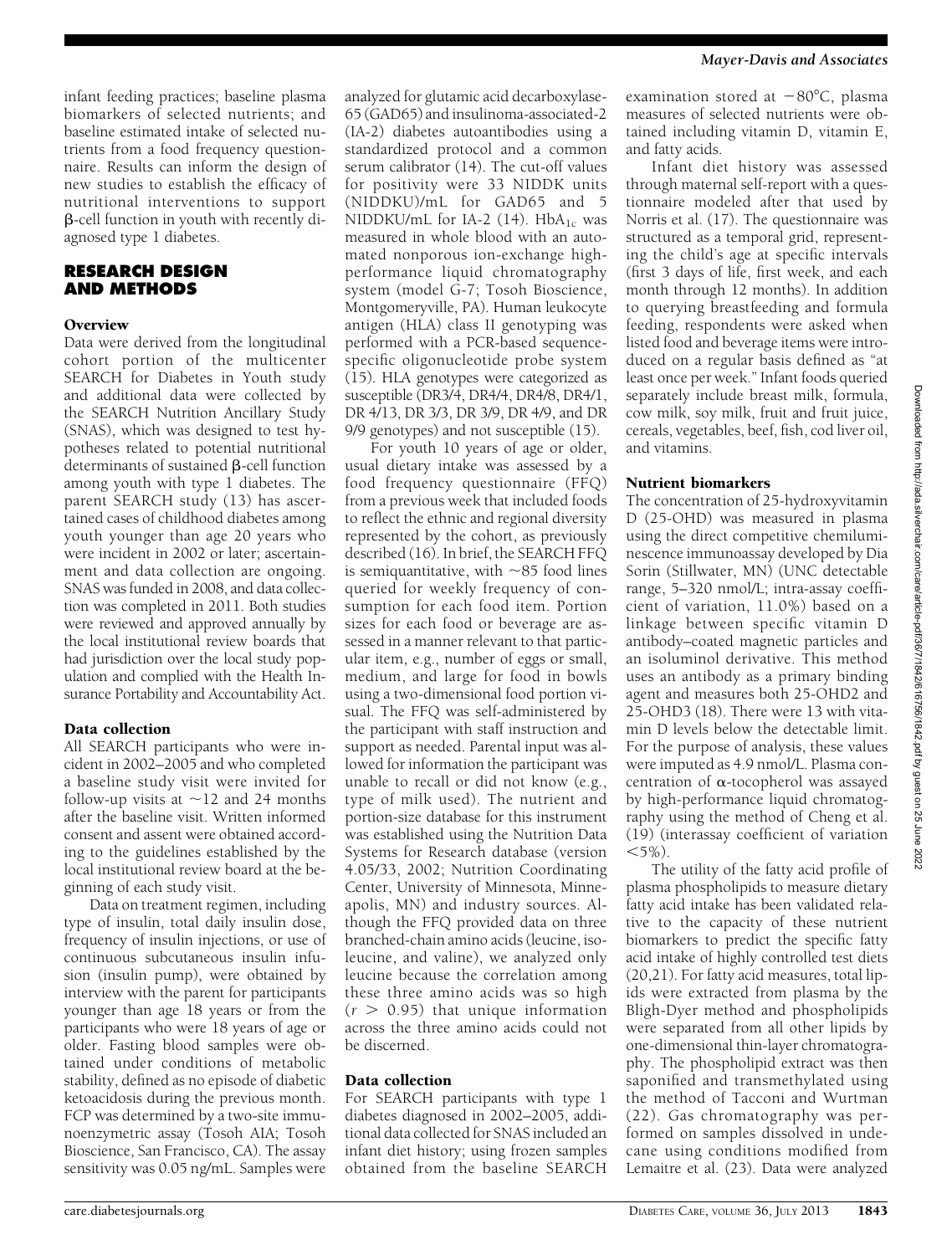#### Nutrition and C-peptide in type 1 diabetes

with ChemStation Firmware A.01.09 (Agilent). The coefficients of variation (%) in the quality control pool samples of docosahexaenoic acid (DHA) and eicosapentaenoic acid (EPA) were 11.5% and 9.9%, respectively.

#### Subject inclusion

Included were youth with type 1 diabetes defined by physicians as type 1, type 1a, or type 1b diabetes, plus a positive test for at least one diabetes autoantibody (GAD65 or IA-2) and baseline measurement of FCP  $(n = 1,316)$ . For longitudinal analyses, we restricted the analytic sample to those who met the Diabetes Control and Complications Trial–based definition of preserved  $\beta$ -cell function of FCP  $\geq$ 0.23 ng/mL (1,3) at the baseline examination and for whom at least one followup value of FCP was available  $(n = 656)$ . Thus, the longitudinal analyses specifically addressed the question of whether variability in nutritional exposures (early infant diet or usual diet as of the baseline visit) predicts variability in follow-up FCP among those for whom continued preservation of  $\beta$ -cell function was possible. For individuals with two follow-up FCP values available, we included only the most recent value. Sample sizes varied according to availability of nutritional exposure data (Table 1).

# Statistical analyses

Initial descriptive analyses were conducted using ANOVA to examine how the exposures varied according to categories of baseline FCP ( $\leq 0.23$  ng/mL;  $> 0.23$  to  $\leq$ 0.65; and  $\geq$ 0.65) to assess the possibility of threshold effects. Because threshold effects were not evident (data not shown), study hypotheses were evaluated using linear regression to predict FCP, which was log-transformed to provide better model fit. Initially, baseline unadjusted models were fit, followed by models adjusted for potential confounders both to minimize bias in the results and to improve precision of estimates of association. For consistency, the same potential confounders were included in models conducted separately for each nutritional exposure, with minor exceptions noted. Potential confounders were variables shown to be associated with preserved  $\beta$ -cell function (1) or variables that may be associated with the nutritional exposures, such as demographics (age, parental education, race/ethnicity, sex, clinic), diabetes-related variables (duration, insulin regimen, insulin dose per kilogram,

fasting glucose,  $HbA_{1c}$ , and saturated fat (specifically, plasma saturated fatty acids, except for models of exposures based on the FFQ in which saturated fat [grams] from the FFQ was used). For baseline nutritional exposures derived from the FFQ (total carbohydrate and leucine), models were additionally adjusted for total calories. For vitamin D, models also were adjusted for season of the year and for BMI (z-score) because obese individuals have lower levels of 25(OH)D than lean individuals, which may be related to sequestering and storage of vitamin D in adipose tissue (24). To assess consistency between the baseline and longitudinal samples, baseline analyses were conducted for the full analytic sample and were repeated for the subset of participants included in the longitudinal analyses.

To address the primary study hypotheses, longitudinal analyses used linear regression models to predict follow-up log FCP. Primary results were derived from models that included the same set of potential confounders used in crosssectional models with the additional adjustment for baseline FCP and time between the baseline and follow-up examinations. Finally, for both cross-sectional and longitudinal models, an interaction term was added to the adjusted models to test for potential effect modification by HLA risk group, although it was not retained because it was not significant in all models. Statistical significance was established when  $P < 0.05$ .

RESULTS-Baseline characteristics of participants included in the initial baseline sample  $(n = 1,316)$  and the subset of those included in the longitudinal analyses ( $n = 656$ ) are shown in Table 1. By design, although the full sample included 28.5% of youth with type 1 diabetes who had already lost all meaningful  $\beta$ -cell function according to the Diabetes Control and Complications Trial criteria of FCP  $\leq$ 0.23 ng/mL, all of those included in the longitudinal subset had preserved b-cell function at the time of the baseline examination. At follow-up, 58% of those in the longitudinal subset had lost  $\beta$ -cell function.

Table 2 contains the results of the initial baseline associations for the three sets of nutritional exposures in relation to baseline FCP for both the full sample and the longitudinal subset. Lower plasma vitamin E was associated with higher baseline FCP in the adjusted model in the longitudinal subset only.

Higher plasma EPA was significantly associated with higher baseline FCP, but only in the unadjusted model for entire sample. Higher plasma DHA and the sum of EPA and DHA were associated significantly with higher baseline FCP in both the full sample and in the longitudinal subset, but this cross-sectional association was not retained after adjustment for potential confounders. From the FFQ, higher estimated intake of leucine was associated significantly with higher baseline FCP in the unadjusted model for the longitudinal sample.

The results of the longitudinal analyses of associations between each of the nutritional exposures and follow-up FCP are presented in Table 3. Surprisingly, higher levels of plasma vitamin D at baseline were associated significantly with lower levels of follow-up FCP, even after adjustment for covariates. Higher levels of plasma EPA, DHA, and their sum at baseline were each associated with significantly higher follow-up FCP in unadjusted models (all  $P \leq 0.01$ ). After adjustment for potential confounders, EPA and the sum of EPA and DHA remained significantly positively associated with follow-up FCP ( $P = 0.02$  and 0.03, respectively). Participants with higher estimated intake of leucine at baseline had higher follow-up FCP after adjustment for potential confounders  $(P = 0.03)$ .

To put the statistically significant findings in the clinical context in which the average change in FCP in the longitudinal subset was a decrease of 57% (Table 1), we estimated the difference in follow-up FCP that would be predicted by a 1-SD difference in the nutritional exposure at baseline after adjustment for confounding. Unexpectedly, a 1-SD higher baseline plasma vitamin D level was associated with a 12.6% lower FCP at follow-up. Consistent with the hypothesized effects, a 1-SD higher plasma EPA level and EPA plus DHA level at baseline were associated with 9.2% and 8.9% higher follow-up FCP, respectively. A 1-SD higher estimated intake of leucine was associated with 5.7% higher followup FCP.

**CONCLUSIONS**—From a large, diverse cohort of youth with type 1 diabetes confirmed by the presence of diabetes autoimmunity, findings suggest that selected nutritional factors may act either to enhance or to reduce  $\beta$ -cell decline over a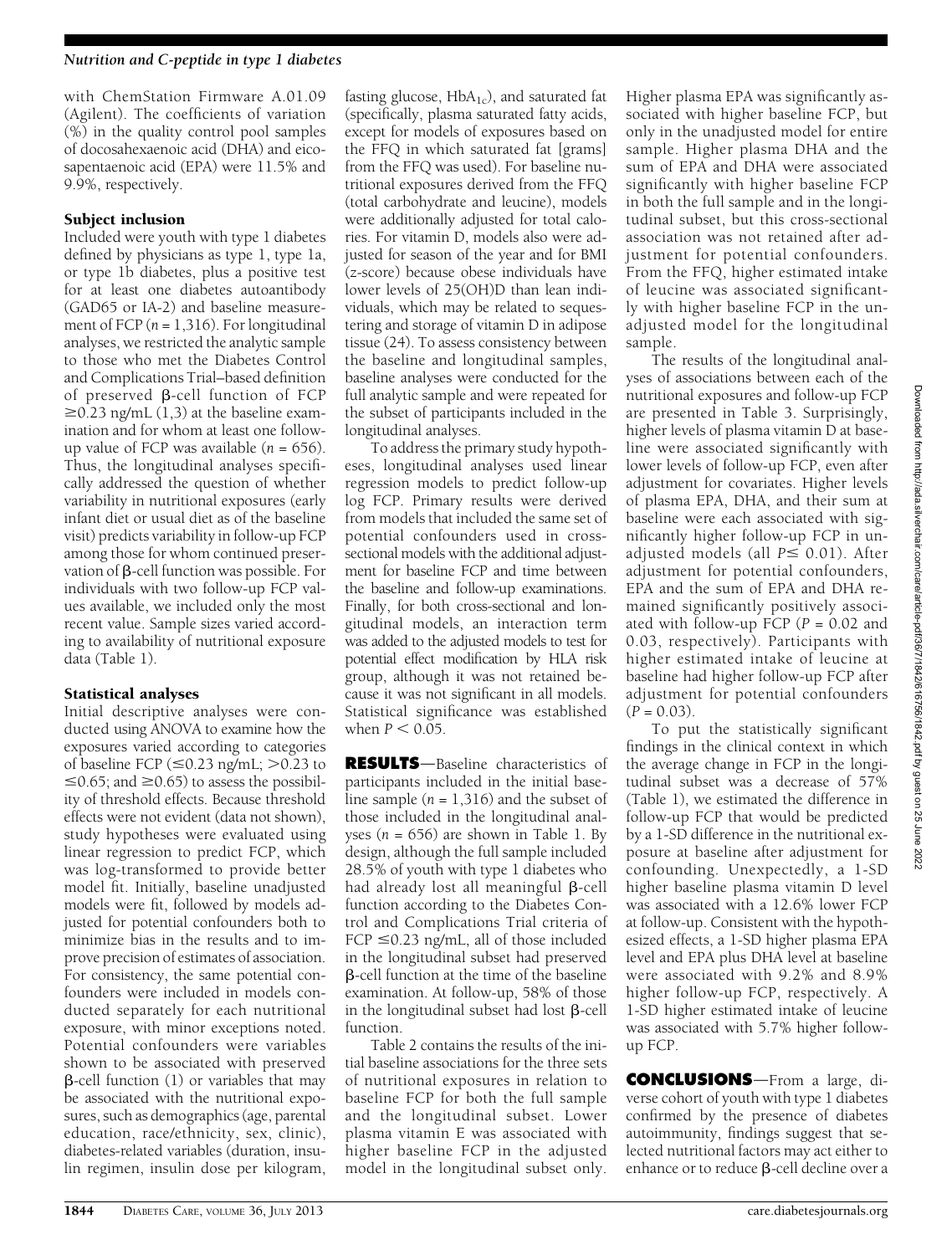#### Table 1-Baseline characteristics of SEARCH 2002-2005 incident case analytic sample and the subset of those included in longitudinal analyses

|                                                  | All cases |                | Longitudinal analytic subset<br>(baseline FCP > 0.23 ng/mL) |                  |
|--------------------------------------------------|-----------|----------------|-------------------------------------------------------------|------------------|
|                                                  | $\,N$     | Mean (SD) or % | $\cal N$                                                    | Mean $(SD)$ or % |
| Demographic and clinical characteristics         |           |                |                                                             |                  |
| Age, years                                       | 1,316     | 11.1(4.0)      | 656                                                         | 11.5(3.7)        |
| Race/ethnicity                                   |           |                |                                                             |                  |
| Non-Hispanic white                               | 1,025     | 77.9           | 513                                                         | 78.2             |
| African American                                 | 121       | 9.2            | 59                                                          | 9.0              |
| Hispanic                                         | 143       | 10.9           | 73                                                          | 11.1             |
| Asian/Pacific Islander                           | 15        | 1.1            | 6                                                           | 0.9              |
| American Indian                                  | 6         | 0.5            | $\overline{2}$                                              | 0.30             |
| Other                                            | 6         | 0.5            | 3                                                           | 0.5              |
| Sex, % female                                    | 642       | 48.8           | 311                                                         | 47.4             |
| Parental education                               |           |                |                                                             |                  |
| Less than high school                            | 56        | 4.3            | 25                                                          | 3.8              |
| High school graduate                             | 188       | 14.4           | 86                                                          | 13.2             |
| Some college/Associate's degree                  | 440       | 33.6           | 226                                                         | 34.6             |
| Bachelor's degree or more                        | 624       | 47.7           | 316                                                         | 48.4             |
| Diabetes duration at initial visit, months       | 1,316     | 9.9(6.3)       | 656                                                         | 7.9(5.6)         |
| Insulin regimen                                  |           |                |                                                             |                  |
| Pump                                             | 114       | 8.8            | 47                                                          | 7.3              |
| Long + short/rapid insulin, ≥3 times/day         | 409       | 31.5           | 235                                                         | 36.4             |
| Long + any other combination, $\geq$ 2 times/day | 90        | 6.9            | 36                                                          | 5.6              |
| Any combination of insulin excluding long,       |           |                |                                                             |                  |
| $\geq$ 3 times/day                               | 198       | 15.3           | 89                                                          | 13.8             |
| Any insulin used once/day or any insulin         |           |                |                                                             |                  |
| combination excluding long, twice/day            | 486       | 37.5           | 239                                                         | 37.0             |
| Insulin dose, units/kg                           | 1,257     | 0.64(0.32)     | 634                                                         | 0.56(0.3)        |
| $HbA_{1c}$ , %                                   | 1,310     | 7.72(1.53)     | 654                                                         | 7.4(1.3)         |
| Fasting glucose, mg/dL                           | 1,308     | 171(77)        | 653                                                         | 156.9(65)        |
| BMI z-score                                      | 1,281     | 0.56(0.97)     | 641                                                         | 0.61(0.95)       |
| Fasting C-peptide                                |           |                |                                                             |                  |
| Baseline FCP, ng/mL                              | 1,316     | 0.69(0.65)     | 656                                                         | 0.91(0.7)        |
| Follow-up FCP, ng/L                              | 909       | 0.31(0.40)     | 656                                                         | 0.37(0.44)       |
| Change in FCP from baseline until                |           |                |                                                             |                  |
| follow-up, ng/mL                                 | 909       | $-0.40(0.59)$  | 656                                                         | $-0.53(0.63)$    |
| Percent change in FCP from baseline              |           |                |                                                             |                  |
| until follow-up                                  | 909       | $-41.9(90.9)$  | 656                                                         | $-57.4(37.8)$    |
| Baseline FCP category, ng/mL                     |           |                |                                                             |                  |
| ≤0.23                                            | 375       | 28.5           | $\theta$                                                    | $\theta$         |
| $>0.23 - 0.65$                                   | 440       | 33.4           | 307                                                         | 46.8             |
| >0.65                                            | 501       | 38.1           | 349                                                         | 53.2             |
| Follow-up fasting C-peptide category, ng/mL      |           |                |                                                             |                  |
| $\leq 0.23$                                      | 613       | 67.4           | 378                                                         | 57.6             |
| $>0.23 - 0.65$                                   | 181       | 19.9           | 168                                                         | 25.6             |
| >0.65                                            | 115       | 12.7           | 110                                                         | 16.8             |
| Infant feeding exposures                         |           |                |                                                             |                  |
| Breastfeeding                                    |           |                |                                                             |                  |
| Never                                            | 259       | 28             | 136                                                         | 26.9             |
| $<$ 6 months                                     | 275       | 29.8           | 155                                                         | 30.7             |
| $\geq$ 6 months                                  | 390       | 42.2           | 214                                                         | 42.4             |
| Age at introduction of complementary             |           |                |                                                             |                  |
| foods, months                                    |           |                |                                                             |                  |
| Any solid food                                   | 960       | 4.64(2.11)     | 524                                                         | 4.62(2.17)       |
| Any dairy (including formula)                    | 870       | 4.89 (4.24)    | 468                                                         | 4.71(4.18)       |

Continued on p. 1846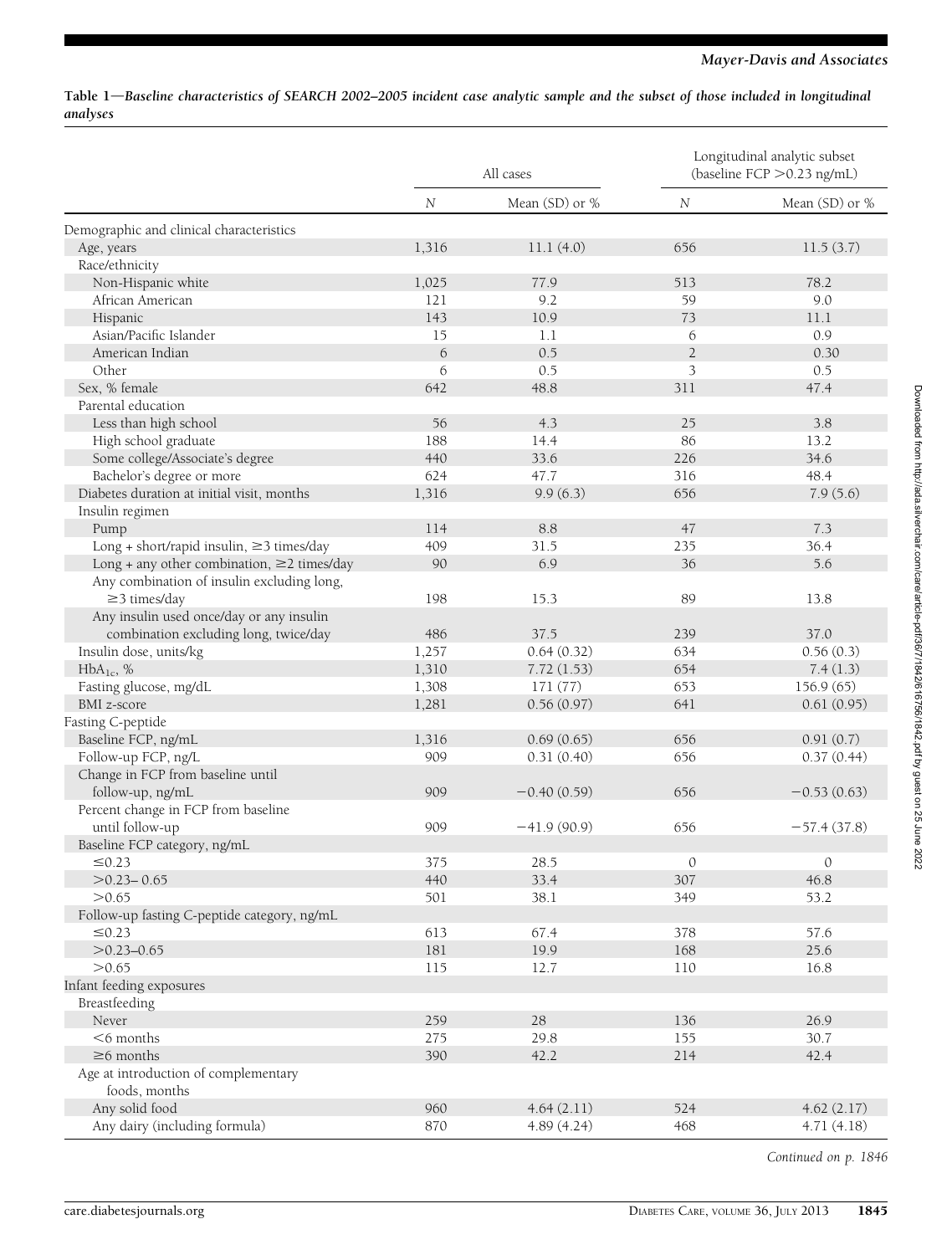### Table  $1$ –Continued

|                                                           | All cases |                  | Longitudinal analytic subset<br>(baseline FCP > 0.23 ng/mL) |                    |
|-----------------------------------------------------------|-----------|------------------|-------------------------------------------------------------|--------------------|
|                                                           | N         | Mean $(SD)$ or % | N                                                           | Mean $(SD)$ or $%$ |
| Any vegetable (excluding potatoes)                        | 929       | 6.55(2.16)       | 505                                                         | 6.57(2.18)         |
| Gluten-containing cereal                                  | 935       | 6.81(2.75)       | 515                                                         | 6.85(2.8)          |
| Baseline nutritional exposures: biomarkers                |           |                  |                                                             |                    |
| Vitamin D (plasma 25-OHD), nmol/L                         | 1,145     | 58.3 (33.4)      | 591                                                         | 60.0(34.6)         |
| Vitamin E (plasma $\alpha$ -tocopherol), $\mu$ g/mL       | 1,005     | 6.2(3.04)        | 520                                                         | 5.94(2.82)         |
| EPA, plasma phospholipid percent weight                   | 820       | 0.41(0.25)       | 398                                                         | 0.42(0.27)         |
| DHA, plasma phospholipid percent weight                   | 827       | 2.45(0.83)       | 400                                                         | 2.45(0.84)         |
| $EPA + DHA$                                               | 820       | 2.86(0.97)       | 398                                                         | 2.87(1.01)         |
| Baseline nutritional exposures: estimated intake from FFQ |           |                  |                                                             |                    |
| Leucine, $g/1,000$ kcal, from FFQ*                        | 730       | 3.21(0.51)       | 397                                                         | 3.24(0.5)          |
| Carbohydrate, g/1,000 kcal, from FFQ*                     | 730       | 115.9(18.3)      | 397                                                         | 115.0(18.2)        |

SEARCH 2002–2005 incident case analytic sample  $(n = 1,316)$  and the subset of those included in longitudinal analyses  $(n = 656)$  with baseline FCP  $\geq 0.23$  ng/mL and follow-up data available. \*FFQ administered to youth 10 years of age or older.

period of  $\sim$ 2 years after clinical diagnosis of type 1 diabetes. Unexpectedly, baseline plasma concentration of vitamin D was associated inversely with FCP concentration at follow-up. However, consistent with study hypotheses, intake of longchain omega-3 polyunsaturated fatty acids and branched-chain amino acids may prospectively support sustained  $\beta$ -cell function.

As previously reported from the SEARCH cohort, we have shown that among individuals with diabetes who are positive for diabetes autoimmunity, younger age at diagnosis, non-Hispanic white race/ethnicity, male sex, higher baseline  $HbA_{1c}$ , and lower baseline BMI z-score were independently associated with significantly lower baseline FCP level (25). The predicted rate of decline in FCP levels among these youth was 4.1% (95% CI, 3.9–4.3) per month, regardless of age at diagnosis, sex, race/ethnicity, and HLA risk status. When baseline diabetes autoantibodies positivity status was added to the model, the presence of two diabetes autoantibodies versus one diabetes autoantibody was the only variable significantly associated with faster decline in FCP levels ( $P < 0.0001$ ): estimated 4.4% per month (95% CI, 4.1–4.7) in those with double autoantibody positivity versus 3.7% per month (95% CI, 3.4–4.0) in those with single autoantibody positivity. This suggests that factors that impact on the underlying autoimmune processes may, in turn, impact on rate of  $\beta$ -cell decline. The present finding demonstrates that selected nutritional factors may be important.

Across exposures, occasional differences were observed between baseline and prospective analyses. We focus attention on results from the prospective analyses for three reasons. First, this is consistent with the SNAS a priori hypotheses and study design. Second, inclusion of baseline FCP in the prospective analyses allowed for improved precision by accounting, at least in part, for other unmeasured factors that impact directly on both baseline and follow-up FCP in individuals, such as genetics or other biological determinants of FCP and change in FCP. Third, the correct temporal sequence is established in the prospective analyses, whereas this is not true of the baseline analyses.

# Infant feeding exposures

Infant feeding may contribute to the development of type 1 diabetes, but the research evidence is equivocal (6,7) and may depend on genetic susceptibility (26). In the current study, we found no evidence that breastfeeding was associated with FCP at either baseline or follow-up. We also evaluated the timing of introduction of selected foods to the infant diet because these may alter risk for autoimmunity and type 1 diabetes (8,9,27), although again the literature is mixed and our findings were negative.

# Baseline nutritional exposures: biomarkers

Cod liver oil in infancy has been inversely associated with type 1 diabetes (10), which could reflect a protective effect of one or more of the major constituents of cod liver oil, i.e., vitamin D and the omega-3 fatty acids derived from fish, including EPA and DHA. Vitamin D or genetic variations of the vitamin D receptor may protect against inflammation and autoimmunity (28); however, studies focused on type 1 diabetes have yielded mixed results (29,30). Unexpectedly, in our longitudinal analyses, baseline plasma vitamin D was significantly inversely associated with follow-up FCP. Results were verified by review of unadjusted scatter plots, confirmation of model fit, and evaluation of potential effect modifiers (BMI, duration of diabetes, baseline FCP, and HLA), and the finding of an inverse association was confirmed. Our study was limited in that measurement of the active form of vitamin D  $[1, 25(OH)_2D_3]$  is not feasible in epidemiologic studies, and we did not have measures of variation in the vitamin D receptor and other vitamin D metabolism genes. Of note, two small clinical trials failed to demonstrate benefit of vitamin D supplementation on sustained  $\beta$ -cell function (31,32); thus, taken together with our findings, it is unlikely that vitamin D improves b-cell preservation.

The role of EPA and DHA on immune function appears to differ substantially according to disease state, such that studies of disease-specific outcomes are required (33). Animal models show protection by these fatty acids against development of type 1 diabetes (34); however, a recent study of nutritional status in a large cohort of youth failed to identify a protective effect on  $\beta$ -cell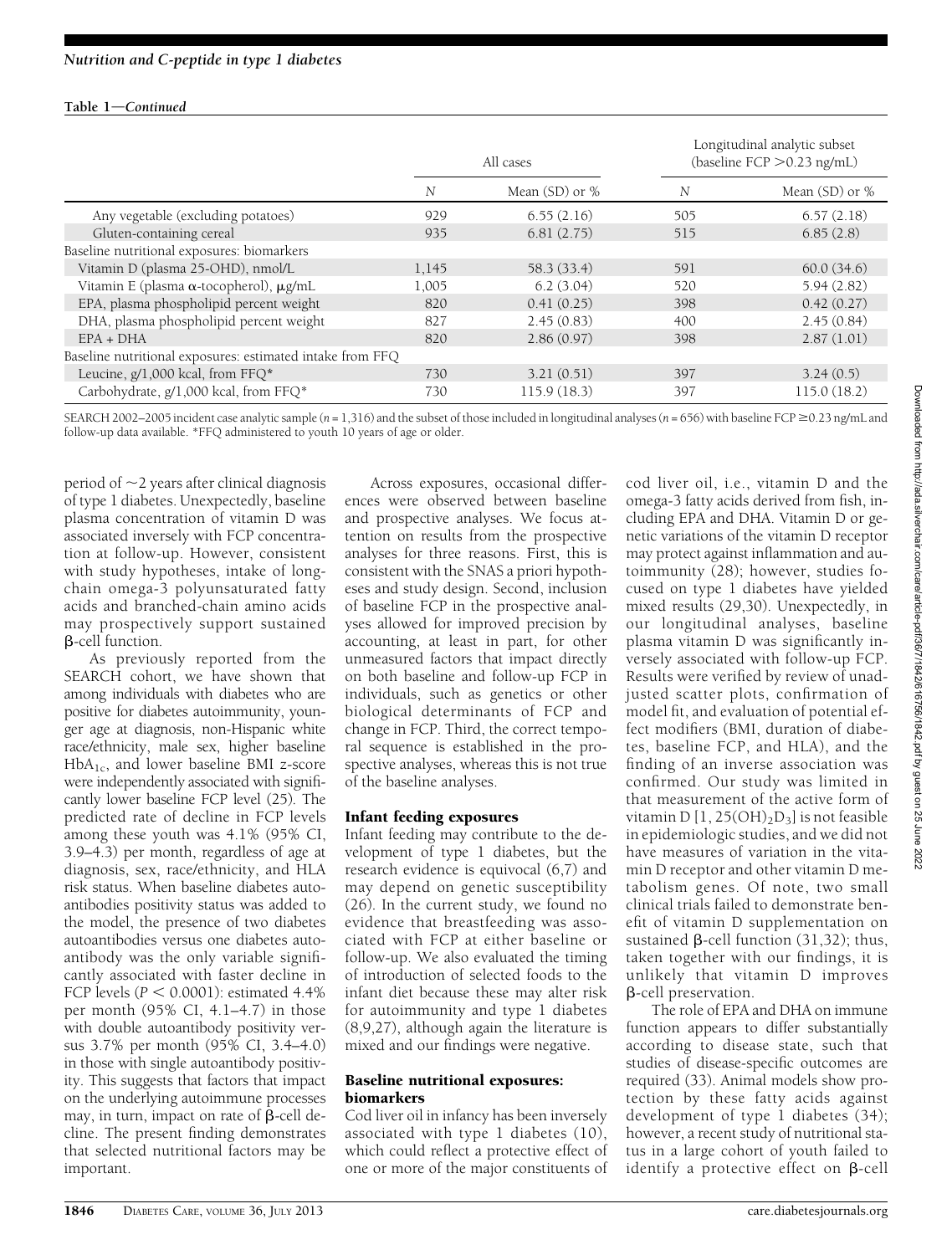#### Mayer-Davis and Associates

|                                                           |                 | All cases $N = 1,316\dagger$ |                              | Longitudinal analytic<br>subset (baseline<br>$FCP > 0.23$ ng/mL)<br>$N = 656\dagger$ |                             |
|-----------------------------------------------------------|-----------------|------------------------------|------------------------------|--------------------------------------------------------------------------------------|-----------------------------|
|                                                           | Model           | Beta coefficient (SE)        | $\boldsymbol{P}$             | Beta coefficient (SE)                                                                | $\boldsymbol{P}$            |
| Infant feeding exposures                                  |                 |                              |                              |                                                                                      |                             |
| Breastfeeding                                             | Unadjusted      |                              | $0.26$ (overall) $\ddagger$  |                                                                                      | $0.70$ (overall) $\ddagger$ |
|                                                           | Never           | 0.10(0.07)                   |                              | 0.06(0.07)                                                                           |                             |
|                                                           | $<$ 6 months    | 0.09(0.07)                   |                              | 0.02(0.06)                                                                           |                             |
|                                                           | $\geq 6$ months | $0$ (referent)               |                              | $0$ (referent)                                                                       |                             |
|                                                           | Adjusted        |                              | $0.051$ (overall) $\ddagger$ |                                                                                      | $0.43$ (overall) $\ddagger$ |
|                                                           | Never           | 0.15(0.07)                   |                              | 0.06(0.08)                                                                           |                             |
|                                                           | $<$ 6 months    | $-0.03(0.07)$                |                              | $-0.05(0.08)$                                                                        |                             |
|                                                           | $\geq$ 6 months | 0 (referent)                 |                              | 0 (referent)                                                                         |                             |
| Age at introduction of complementary food, months         |                 |                              |                              |                                                                                      |                             |
| Any solid food                                            | Unadjusted      | $-0.014(0.013)$              | 0.29                         | 0(0.012)                                                                             | 0.97                        |
|                                                           | Adjusted        | 0.006(0.013)                 | 0.67                         | 0.026(0.014)                                                                         | 0.07                        |
| Any dairy (including formula)                             | Unadjusted      | $-0.0073(0.0069)$            | 0.29                         | 0.0001(0.0068)                                                                       | 0.99                        |
|                                                           | Adjusted        | $-0.0031(0.007)$             | 0.65                         | 0.011(0.0079)                                                                        | 0.16                        |
| Any vegetable (excluding potatoes)                        | Unadjusted      | $-0.0063(0.0131)$            | 0.63                         | 0.0035(0.0125)                                                                       | 0.78                        |
|                                                           | Adjusted        | 0.0073(0.013)                | 0.57                         | 0.0181(0.0138)                                                                       | 0.19                        |
| Gluten-containing cereal                                  | Unadjusted      | 0.0083(0.0102)               | 0.41                         | 0.0052(0.0096)                                                                       | 0.59                        |
|                                                           | Adjusted        | 0.0167(0.0101)               | 0.10                         | 0.0192(0.0108)                                                                       | 0.08                        |
| Baseline nutritional exposures: biomarkers                |                 |                              |                              |                                                                                      |                             |
| Vitamin D (plasma 25-OHD), nmol/L                         | Unadjusted      | $-0.0013(0.0008)$            | 0.10                         | $-0.0015(0.0007)$                                                                    | 0.05                        |
|                                                           | Adjusted        | 0.0014(0.0008)               | 0.07                         | 0.0008(0.0008)                                                                       | 0.30                        |
| Vitamin E (plasma α-tocopherol), μg/mL                    | Unadjusted      | $-0.015(0.009)$              | 0.11                         | $-0.013(0.01)$                                                                       | 0.18                        |
|                                                           | Adjusted        | $-0.014(0.008)$              | 0.09                         | $-0.024(0.01)$                                                                       | 0.01                        |
| EPA, plasma phospholipid percent weight                   | Unadjusted      | 0.231(0.117)                 | 0.049                        | 0.067(0.11)                                                                          | 0.54                        |
|                                                           | Adjusted        | 0.03(0.096)                  | 0.75                         | $-0.019(0.098)$                                                                      | 0.84                        |
| DHA, plasma phospholipid percent weight                   | Unadjusted      | 0.088(0.0346)                | 0.01                         | 0.0897(0.0354)                                                                       | 0.01                        |
|                                                           | Adjusted        | 0.017(0.03)                  | 0.57                         | $-0.002(0.033)$                                                                      | 0.96                        |
| $EPA + DHA$                                               | Unadjusted      | 0.078(0.030)                 | 0.008                        | 0.068(0.030)                                                                         | 0.02                        |
|                                                           | Adjusted        | 0.014(0.033)                 | 0.58                         | $-0.0026(0.027)$                                                                     | 0.93                        |
| Baseline nutritional exposures: estimated intake from FFQ |                 |                              |                              |                                                                                      |                             |
| Leucine, g/1,000 kcal, from FFQ                           | Unadjusted      | 0.053(0.033)                 | 0.11                         | 0.071(0.035)                                                                         | 0.04                        |
|                                                           | Adjusted        | 0.036(0.03)                  | 0.23                         | 0.039(0.036)                                                                         | 0.28                        |
| Carbohydrate, g/1,000 kcal, from FFQ                      | Unadjusted      | $-0.0005(0.0009)$            | 0.57                         | $-0.0013(0.001)$                                                                     | 0.17                        |
|                                                           | Adjusted        | $-0.0006(0.0011)$            | 0.59                         | $-0.0008(0.0013)$                                                                    | 0.54                        |

#### Table 2-Cross-sectional associations of nutritional exposures with log fasting C-peptide for SEARCH 2002-2005 incident cases and the subset of cases included in longitudinal analyses, unadjusted and adjusted\* for potential confounders

\*Adjusted model includes demographics (age, parental education, race, sex, clinic), diabetes-related variables (duration, insulin regimen, insulin dose per kg, fasting glucose, HbA<sub>1c</sub>), and saturated fat (plasma saturated fatty acids, except for models of exposures based on the FFQ in which saturated fat [grams] from the FFQ was used). †Sample size varies by exposure and model covariates. ‡Step-down tests for breastfeeding history are not provided because the overall tests are not significant.

autoimmunity (35). However, significantly reduced risk of development of islet autoimmunity was associated with increased intake of omega-3 fatty acids among youth genetically susceptible to development of type 1 diabetes (36), although continued follow-up did not reveal subsequent protection against incident type 1 diabetes (37). Our study suggests that long-chain omega-3 fatty acids may provide protection to the b-cell after clinical diagnosis of type 1 diabetes.

# Current nutritional exposures: estimated intake from FFQ

Leucine and other branched-chain amino acids have been shown to stimulate insulin secretion through multiple effects on  $\beta$ -cell function (5), as demonstrated in models of type 2 diabetes and in healthy humans. Whether any of these mechanisms are relevant to the capacity of b-cells to continue to produce insulin during the autoimmune process of type 1 diabetes has not been evaluated. Our results support further study of the

potential role of branched-chain amino acids to enhance sustained insulin production in type 1 diabetes.

# Strengths and limitations

SEARCH and SNAS have considerable strengths, including the availability of detailed nutritional data regarding a large cohort of well-characterized youth with type 1 diabetes and the capacity to evaluate the hypothesized associations in a prospective design. However, because SEARCH is a large epidemiologic study,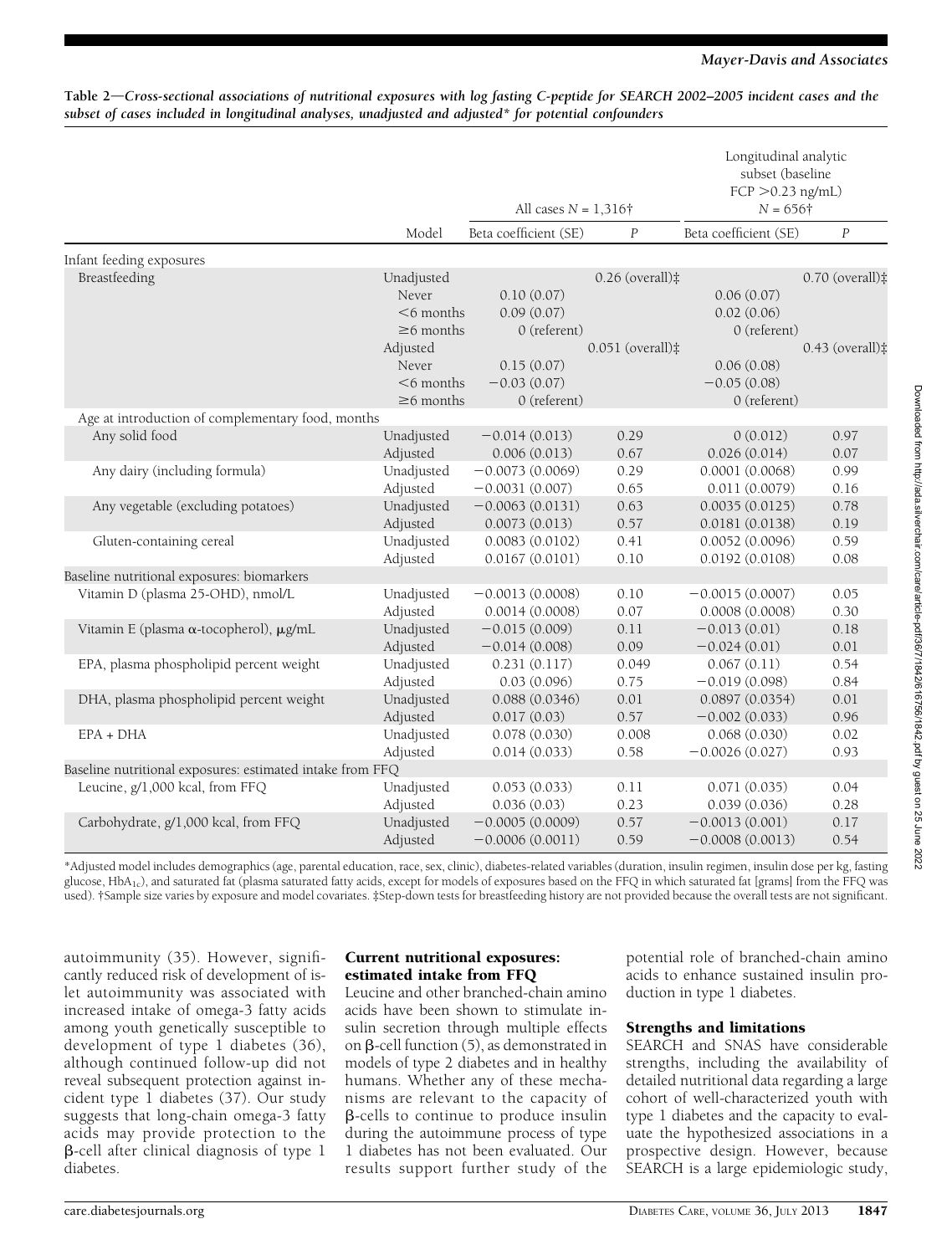Table 3—Longitudinal associations of baseline nutritional exposures evaluated separately with follow-up log fasting C-peptide for SEARCH  $2002-2005$  incident cases with preserved  $\beta$ -cell function at baseline, unadjusted and adjusted\* for potential confounders

|                                                           |                 | $N = 656\dagger$      |                             |  |
|-----------------------------------------------------------|-----------------|-----------------------|-----------------------------|--|
|                                                           | Model           | Beta coefficient (SE) | $\boldsymbol{P}$            |  |
| Infant feeding exposures                                  |                 |                       |                             |  |
| Breastfeeding                                             | Unadjusted      |                       | $0.10$ (overall) $\ddagger$ |  |
|                                                           | Never           | $-0.05(0.09)$         |                             |  |
|                                                           | $<$ 6 months    | 0.14(0.08)            |                             |  |
|                                                           | $\geq$ 6 months | 0 (referent)          |                             |  |
|                                                           | Adjusted        |                       | $0.06$ (overall) $\ddagger$ |  |
|                                                           | Never           | $-0.08(0.13)$         |                             |  |
|                                                           | $<$ 6 months    | 0.22(0.12)            |                             |  |
|                                                           | $\geq 6$ months | $0$ (referent)        |                             |  |
| Age at introduction of complementary food, months         |                 |                       |                             |  |
| Any solid food                                            | Unadjusted      | 0.009(0.016)          | 0.56                        |  |
|                                                           | Adjusted        | 0.021(0.022)          | 0.35                        |  |
| Any dairy (including formula)                             | Unadjusted      | 0.007(0.0089)         | 0.42                        |  |
|                                                           | Adjusted        | 0.016(0.0128)         | 0.2                         |  |
| Any vegetable (excluding potatoes)                        | Unadjusted      | $-0.012(0.0163)$      | 0.48                        |  |
|                                                           | Adjusted        | 0.003(0.0218)         | 0.88                        |  |
|                                                           | Adjusted        | 0.0063(0.0171)        | 0.71                        |  |
| Baseline nutritional exposures: biomarkers                |                 |                       |                             |  |
| Vitamin D (plasma 25-OHD), nmol/L                         | Unadjusted      | $-0.0027(0.001)$      | 0.005                       |  |
|                                                           | Adjusted        | $-0.004(0.0013)$      | 0.002                       |  |
| Vitamin E (plasma α-tocopherol), μg/mL                    | Unadjusted      | 0.012(0.0126)         | 0.33                        |  |
|                                                           | Adjusted        | 0.008(0.0146)         | 0.59                        |  |
| EPA, plasma phospholipid percent weight                   | Unadjusted      | 0.398(0.1523)         | 0.009                       |  |
|                                                           | Adjusted        | 0.353(0.1453)         | 0.02                        |  |
| DHA, plasma phospholipid percent weight                   | Unadjusted      | 0.127(0.0498)         | 0.01                        |  |
|                                                           | Adjusted        | 0.088(0.0495)         | 0.08                        |  |
| $EPA + DHA$                                               | Unadjusted      | 0.118(0.041)          | 0.005                       |  |
|                                                           | Adjusted        | 0.088(0.041)          | 0.03                        |  |
| Baseline nutritional exposures: estimated intake from FFQ |                 |                       |                             |  |
| Leucine, g/1,000 kcal, from FFQ                           | Unadjusted      | 0.07(0.0471)          | 0.14                        |  |
|                                                           | Adjusted        | 0.108(0.0509)         | 0.03                        |  |
| Carbohydrate, g/1,000 kcal, from FFQ                      | Unadjusted      | $-0.0005(0.0013)$     | 0.71                        |  |
|                                                           | Adjusted        | $-0.0015(0.0018)$     | 0.41                        |  |

Baseline FCP >0.23 ng/mL. \*Adjusted model includes demographics (age, parental education, race, sex, clinic), diabetes-related variables (duration, insulin regimen, insulin dose per kg, fasting glucose, HbA<sub>1c</sub>), and saturated fat (plasma saturated fatty acids, except for models of exposures based on the FFQ in which saturated fat [grams] from the FFQ was used). †Sample size varies by exposure and model covariates. ‡Step-down tests for breastfeeding history are not provided because the overall tests are not significant.

we used fasting, rather than stimulated, C-peptide levels to assess  $\beta$ -cell function. Although FCP correlates well with stimulated C-peptide (38), future studies would benefit from use of outcomes derived from standardized mixed meal–stimulated C-peptide. Exposure assessment was imperfect, partly because of reliance on recall by mothers (for infant feeding) or selfreport for baseline dietary intake. However, recall bias is unlikely given that nutrition is not a commonly recognized correlate of FCP among youth with established type 1 diabetes. Further, although analyses adjusted for diabetes duration and length of follow-up, the baseline

assessment was not completed immediately on diagnosis, and duration of followup was variable. It does not seem likely that bias would result from these timerelated design issues; however, some degree of precision may have been lost. Finally, despite the study a priori hypotheses driven by biologic plausibility and previous literature, the observed statistically significant findings may be attributable to chance. Our findings suggest that selected nutritional factors, particularly intake of long-chain omega-3 fatty acids and branched-chain amino acids, may have a positive impact on  $\beta$ -cell function in a clinically relevant manner. Mechanisms may relate to those postulated for development of diabetesrelated autoimmunity or incidence of type 1 diabetes, or may be unique to the natural history of  $\beta$ -cell failure in the face of autoimmunity after clinical diagnosis of type 1 diabetes. These novel results can be used to design future studies to establish the efficacy and effectiveness of nutritional approaches to support preservation of  $\beta$ -cell function among youth with recently diagnosed type 1 diabetes.

Longitudinal analytic subset (baseline  $FCP > 0.23$  ng/mL)

Acknowledgments-The SEARCH Nutrition Ancillary Study is funded by National Institutes of Health (NIH)/National Institute of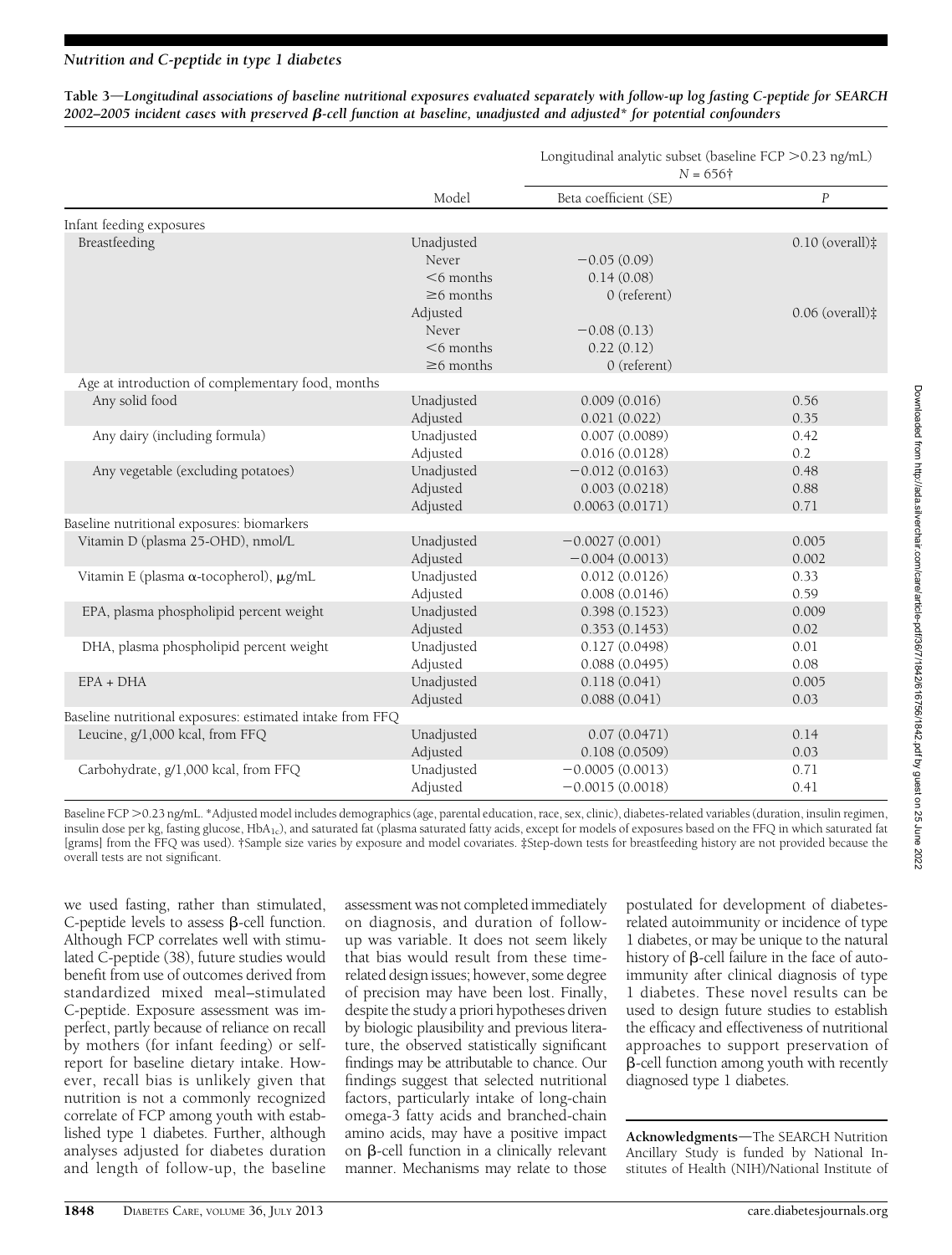Diabetes and Digestive and Kidney Diseases R01 DK077949 (E.J.M.-D., principal investigator). The SEARCH for Diabetes in Youth is funded by the Centers for Disease Control and Prevention (PA numbers 00097, DP-05-069, and DP-10-001) and is supported by the National Institute of Diabetes and Digestive and Kidney Diseases. The funding agencies did not contribute to the design and conduct of the SEARCH Nutrition Ancillary Study, nor did they directly participate in management, analysis, and interpretation of the data.

The authors acknowledge the work of the University of North Carolina Nutrition Obesity Research Center for conduct of the plasma nutrient biomarker assays (NIH DK056350). The authors acknowledge the involvement of General Clinical Research Centers at the South Carolina Clinical and Translational Research Institute at the Medical University of South Carolina (NIH/National Center for Research Resources grant UL1RR029882), Children's Hospital and Regional Medical Center (grant M01RR00037), Colorado Pediatric General Clinical Research Center (grant M01 RR00069), and the Barbara Davis Center at the University of Colorado at Denver (DERC NIH P30 DK57516). The authors also were supported by the Institutional Clinical and Translational Science Award (CTSA) from the NIH/National Center for Research Resources at the University of Cincinnati (grant 1UL1RR026314-01).

No potential conflicts of interest relevant to this article were reported.

E.J.M.-D. wrote the manuscript and researched the data. D.D. contributed to the discussion and reviewed and edited the manuscript. J.L.C. researched the data and reviewed and edited the manuscript. T.C. reviewed and edited the manuscript. R.B.D. reviewed and edited the manuscript. L.D. reviewed and edited the manuscript. I.B.K. reviewed and edited the manuscript. J.M.L. reviewed and edited the manuscript. J.M.N. reviewed and edited the manuscript and contributed to discussion. C.P. reviewed and edited the manuscript. N.T. reviewed and edited the manuscript and contributed to discussion. E.J.M.-D. is the guarantor of this work and, as such, had full access to all the data in the study and takes responsibility for the integrity of the data and the accuracy of the data analysis.

The manuscript was reviewed and approved by the SEARCH Publications and Presentations Committee. SEARCH site contract numbers are as follows: Kaiser Permanente Southern California, U48/CCU919219, U01 DP000246, and U18DP002714; University of Colorado Denver, U48/CCU819241-3, U01 DP000247, and U18DP000247-06A1; Kuakini Medical Center, U58CCU919256 and U01 DP000245; Children's Hospital Medical Center Cincinnati, U48/CCU519239, U01 DP000248, and 1U18DP002709; University of North Carolina at Chapel Hill, U48/CCU419249, U01 DP000254, and U18DP002708-01; University of Washington School of Medicine, U58/CCU019235-4, U01 DP000244, and U18DP002710-01; and

Wake Forest University School of Medicine, U48/CCU919219, U01 DP000250, and 200- 2010-35171.

For a list of names of participating investigators, please see Supplementary Data.

The SEARCH for Diabetes in Youth study and the SEARCH Nutrition Ancillary Study is indebted to the many youth and their families, and their health care providers, whose participation made this study possible.

#### References

- 1. Greenbaum CJ, Anderson AM, Dolan LM, et al.; SEARCH Study Group. Preservation of beta-cell function in autoantibodypositive youth with diabetes. Diabetes Care 2009;32:1839–1844
- 2. Palmer JP, Fleming GA, Greenbaum CJ, et al. C-peptide is the appropriate outcome measure for type 1 diabetes clinical trials to preserve beta-cell function: report of an ADA workshop, 21-22 October 2001. Diabetes 2004;53:250–264
- 3. Steffes MW, Sibley S, Jackson M, Thomas W. Beta-cell function and the development of diabetes-related complications in the Diabetes Control and Complications Trial. Diabetes Care 2003;26:832–836
- 4. Virtanen SM, Knip M. Nutritional risk predictors of beta cell autoimmunity and type 1 diabetes at a young age. Am J Clin Nutr 2003;78:1053–1067
- 5. Yang J, Chi Y, Burkhardt BR, Guan Y, Wolf BA. Leucine metabolism in regulation of insulin secretion from pancreatic beta cells. Nutr Rev 2010;68: 270–279
- 6. Virtanen SM, Hyppönen E, Läärä E, et al.; Childhood Diabetes in Finland Study Group. Cow's milk consumption, diseaseassociated autoantibodies and type 1 diabetes mellitus: a follow-up study in siblings of diabetic children. Diabet Med 1998;15:730–738
- 7. Norris JM, Scott FW. A meta-analysis of infant diet and insulin-dependent diabetes mellitus: do biases play a role? Epidemiology 1996;7:87–92
- 8. Norris JM, Barriga K, Klingensmith G, et al. Timing of initial cereal exposure in infancy and risk of islet autoimmunity. JAMA 2003;290:1713–1720
- 9. Ziegler AG, Schmid S, Huber D, Hummel M, Bonifacio E. Early infant feeding and risk of developing type 1 diabetesassociated autoantibodies. JAMA 2003; 290:1721–1728
- 10. Stene LC, Joner G; Norwegian Childhood Diabetes Study Group. Use of cod liver oil during the first year of life is associated with lower risk of childhood-onset type 1 diabetes: a large, population-based, casecontrol study. Am J Clin Nutr 2003;78: 1128–1134
- 11. Knekt P, Reunanen A, Marniemi J, Leino A, Aromaa A. Low vitamin E status is a potential risk factor for insulin-dependent

diabetes mellitus. J Intern Med 1999;245: 99–102

- 12. Nuttall FQ. Carbohydrate and dietary management of individuals with insulinrequiring diabetes. Diabetes Care 1993; 16:1039–1042
- 13. SEARCH Study Group. SEARCH for Diabetes in Youth: a multicenter study of the prevalence, incidence and classification of diabetes mellitus in youth. Control Clin Trials 2004;25:458–471
- 14. Bonifacio E, Yu L, Williams AK, et al. Harmonization of glutamic acid decarboxylase and islet antigen-2 autoantibody assays for National Institute of Diabetes and Digestive and Kidney Diseases consortia. J Clin Endocrinol Metab 2010;95:3360–3367
- 15. Erlich H, Valdes AM, Noble J, et al.; Type 1 Diabetes Genetics Consortium. HLA DR-DQ haplotypes and genotypes and type 1 diabetes risk: analysis of the type 1 diabetes genetics consortium families. Diabetes 2008;57:1084–1092
- 16. Mayer-Davis EJ, Nichols M, Liese AD, et al.; SEARCH for Diabetes in Youth Study Group. Dietary intake among youth with diabetes: the SEARCH for Diabetes in Youth Study. J Am Diet Assoc 2006;106: 689–697
- 17. Kostraba JN, Cruickshanks KJ, Lawler-Heavner J, et al. Early exposure to cow's milk and solid foods in infancy, genetic predisposition, and risk of IDDM. Diabetes 1993;42:288–295
- 18. Hollis BW. Editorial: The determination of circulating 25-hydroxyvitamin D: no easy task. J Clin Endocrinol Metab 2004; 89:3149–3151
- 19. Cheng TY, Barnett MJ, Kristal AR, et al. Genetic variation in myeloperoxidase modifies the association of serum  $\alpha$ -tocopherol with aggressive prostate cancer among current smokers. J Nutr 2011; 141:1731–1737
- 20. Ma J, Folsom AR, Shahar E, Eckfeldt JH; The Atherosclerosis Risk in Communities (ARIC) Study Investigators. Plasma fatty acid composition as an indicator of habitual dietary fat intake in middleaged adults. Am J Clin Nutr 1995;62: 564–571
- 21. King IB, Lemaitre RN, Kestin M. Effect of a low-fat diet on fatty acid composition in red cells, plasma phospholipids, and cholesterol esters: investigation of a biomarker of total fat intake. Am J Clin Nutr 2006;83:227–236
- 22. Tacconi M, Wurtman RJ. Rat brain phosphatidyl-N,N-dimethylethanolamine is rich in polyunsaturated fatty acids. J Neurochem 1985;45:805–809
- 23. Lemaitre RN, King IB, Patterson RE, Psaty BM, Kestin M, Heckbert SR. Assessment of trans-fatty acid intake with a food frequency questionnaire and validation with adipose tissue levels of transfatty acids. Am J Epidemiol 1998;148: 1085–1093